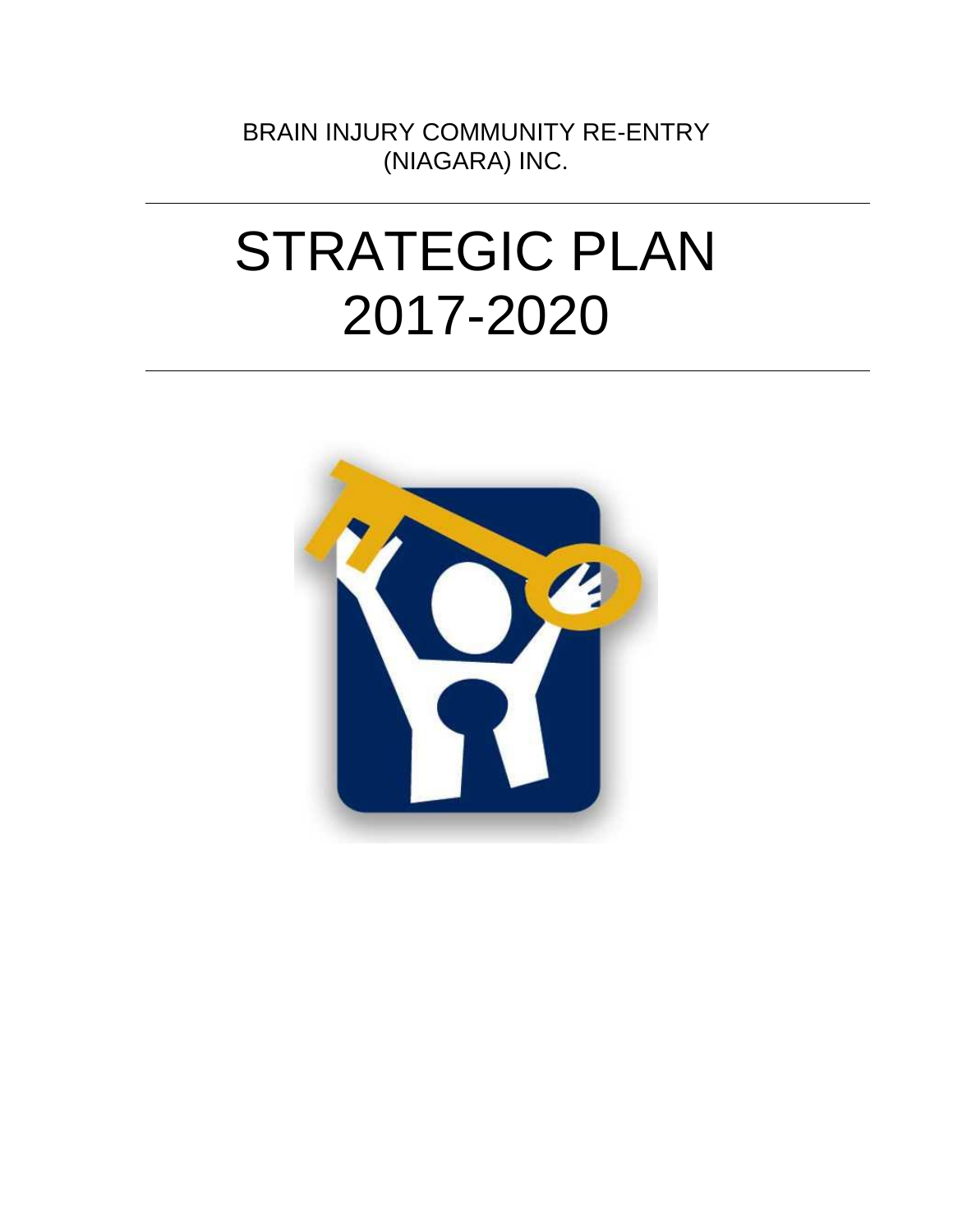#### **Accessible Formats & Communication Supports**

Special accessibility accommodations and materials in alternate formats can be arranged by contacting Brain Injury Community Re-entry (Niagara) Inc at 905-687-6788 extension 663 or [www.bicr.org.](http://www.bicr.org/)

We are also interested in your comments and feedback about accessibility at BICR. Please send us your comments.

*Disclaimer:*

*Brain Injury Community Re-Entry (Niagara) Inc. acknowledges funding support for many of our programs and services from the Hamilton Niagara Haldimand Brant Local Health Integration Network (HNHB LHIN) and the government of Ontario.* 

*The views expressed in this publication are the views of Brain Injury Community Re-Entry (Niagara) Inc. and do not necessarily reflect those of the Hamilton Niagara Haldimand Brant Local Health Integration Network (HNHB LHIN) or the government of Ontario.* 

BICR Publication ~ Created 2/23/2017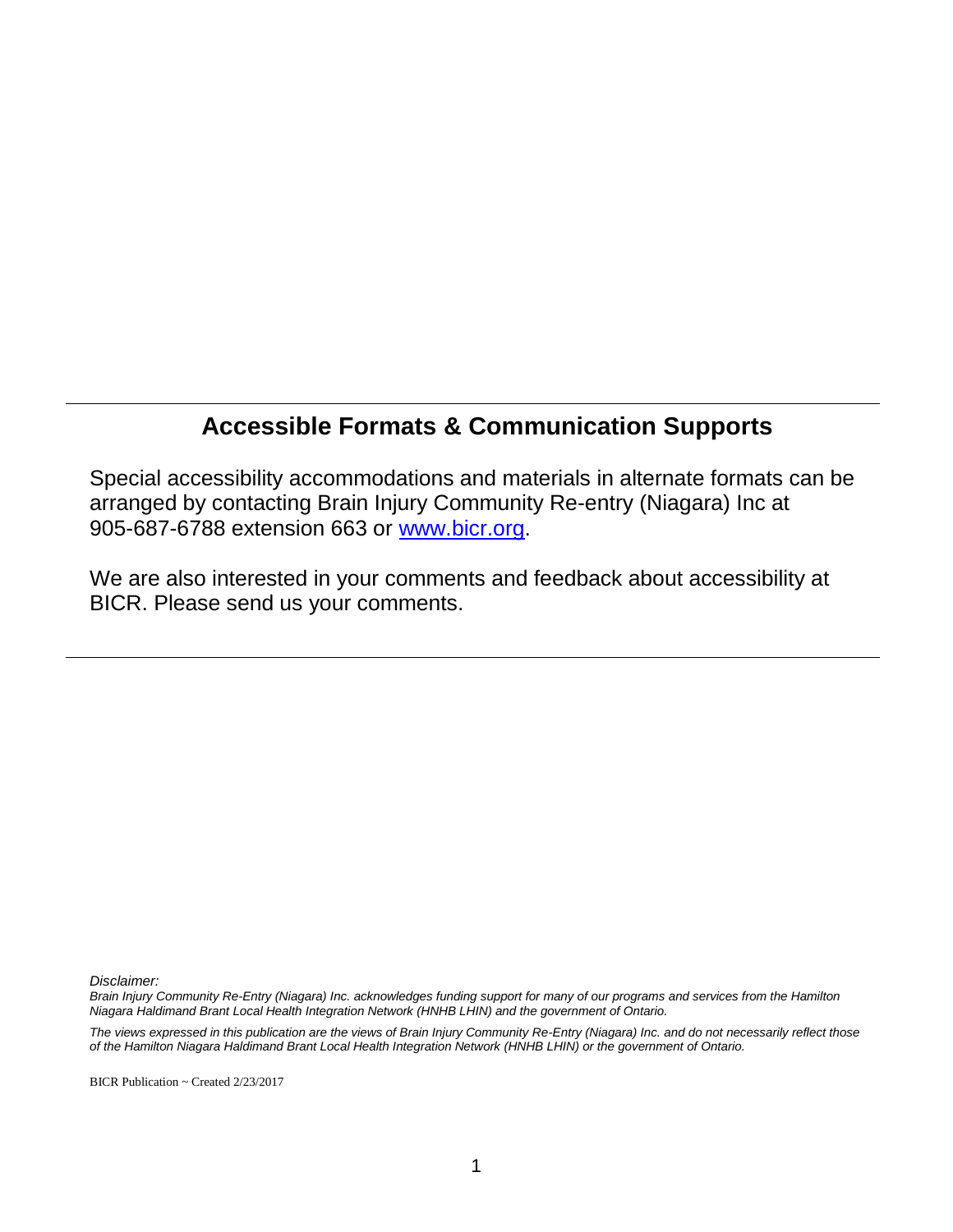#### **Brain Injury Community Re-Entry (Niagara) Inc.** STRATEGIC PLAN 2017-2020

## **Table of Contents**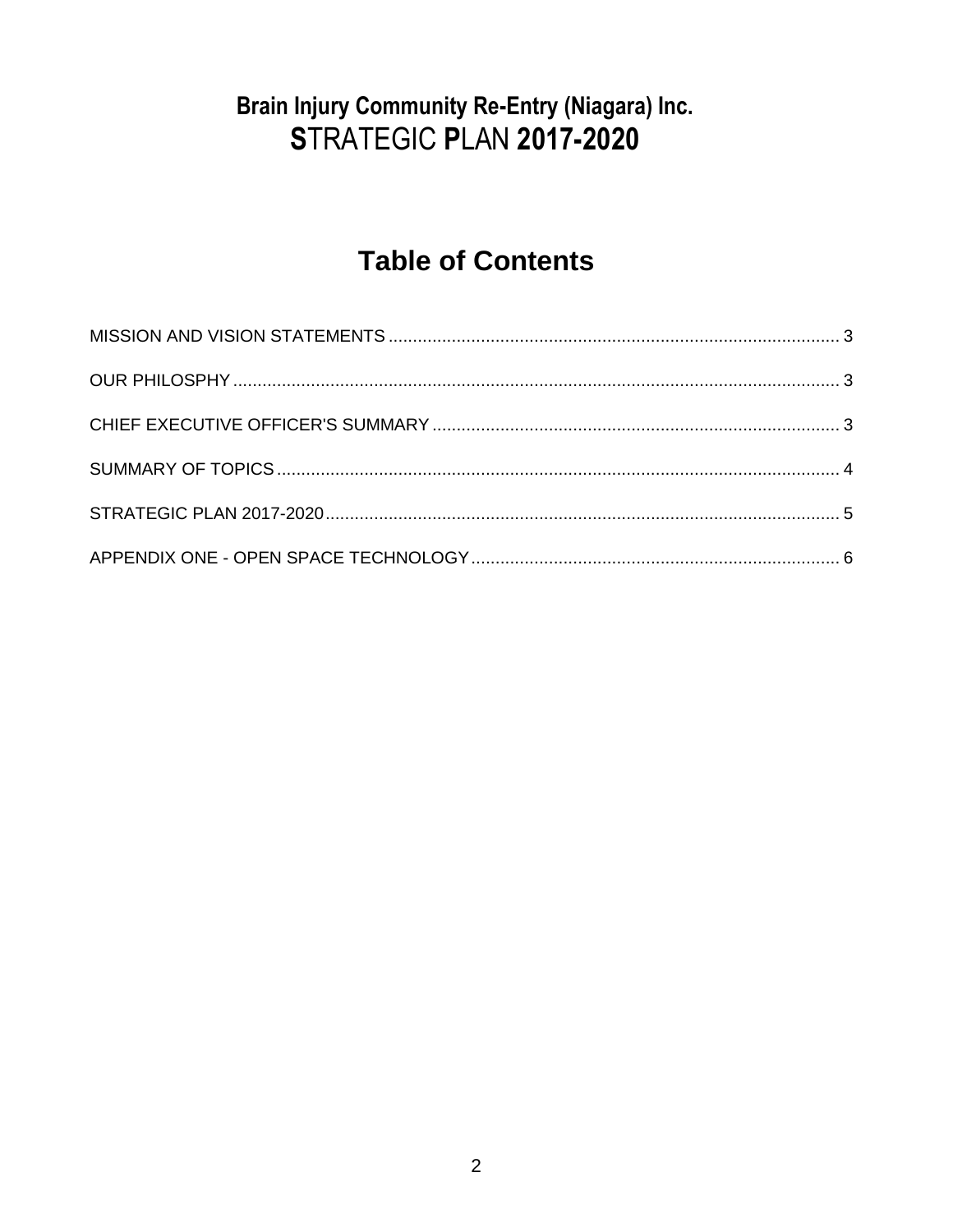#### Mission Statement

Brain Injury Community Re-entry will provide support and leadership to individuals, their families and/or caregivers within the Niagara Region living with the effects of an acquired brain injury. We promote self-direction, facilitate opportunities for meaningful adaptation, and contribute to the development of the agency and its people.

We participate in advancements in the field of rehabilitation, and participate in partnerships that foster ongoing dialogue with the individual and their support network.

#### Vision Statement

To lead in the field of acquired brain injury rehabilitation, providing advocacy for successful re-entry into the community.

#### Our Philosophy

The provision of support services is based on the following beliefs:

- Each individual is a unique adult and is deserving of respect and dignity.
- Support should be flexible, individualized and reflective of the participants' choices, abilities and existing support services.
- Choice often involves some elements of risk. Where possible, individuals will be permitted to experience the result of their choices to the extent that they are able.
- Independence is a dynamic process of accessing people and services as challenges and successes change.

We rigorously promote the rights of the individual and promote recognition of acquired brain injury and how it affects individuals and families through ongoing advocacy and public education.

#### Chief Executive Officer's Summary

Since 1988, Brain Injury Community Re-entry (Niagara) Inc. (BICR) has provided dedicated services to individuals and their families living with the effects of an acquired brain injury. Participants, family members, staff and other professionals work as an integrated team in order to provide a holistic approach to rehabilitation and support services.

BICR once again embarked upon a planning process to map out future service and organizational objectives for the next four years. The invaluable input derived from the community in 2004, 2007, 2010 and 2013 were instrumental in establishing future visions and strategic directions. Frank Greco, Chief Executive Officer and the Board of Directors sought input from the community for BICR's 2017- 2020 Strategic Plan. Community agencies, family members of persons with an acquired brain injury, participants in the services of BICR, and staff members were invited to attend a community consultation process.

The Strategic Planning Forum was held at the Holiday Inn and Suites Parkway Conference Centre in St. Catharines, Ontario on Thursday, October 17<sup>th</sup>, 2016. Frank Greco welcomed the attendees and the facilitators chosen for this community meeting were Margo VanHonsberger and Erica LaPlante of Brain Injury Community Re-entry (Niagara) Inc. Following the introductions the attendees were invited to participate in sessions from 8:30 a.m. to 12:00 p.m.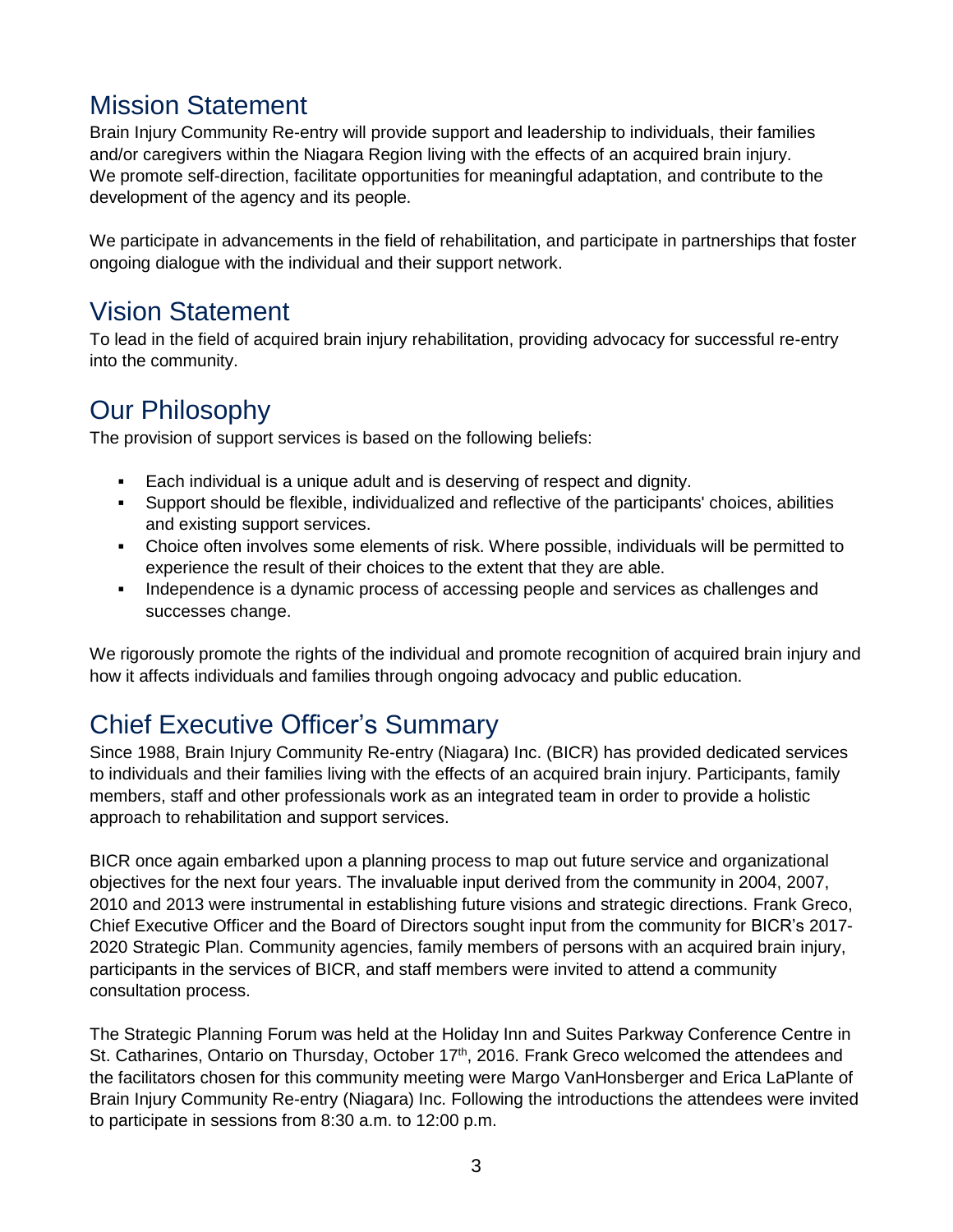#### Summary of Topics

Fifteen topics were identified and discussed throughout the morning. A representative of the discussion group entered a report for each topic into a computer. These reports, unedited, are included in this Book of Proceedings.

During the closing circle attendees were given 'four votes' each and asked to indicate with their votes which of the topics generated during their session time they individually had the most energy for. A person could use all four votes on one topic or spread the voting amongst topics. The facilitators mentioned that although all topics were noteworthy for the fact that each one directly mattered to an attendee, the voting would give additional data to the Board for their strategic planning day.

The topics are listed in the table below, along with a column of the number of votes given to that topic. Please note also that this data is still in relatively unprocessed form. Common themes are not yet combined and key areas are not yet discerned from amongst the possibilities. The final wording for the topics that moved forward can be viewed on page 5 of this document.

| <b>TOPIC</b>                                                    | <b>VOTES</b>   | $\frac{0}{0}$ |
|-----------------------------------------------------------------|----------------|---------------|
| Apparent Shortage of Staff to Look After Client Needs           | 4              | 4%            |
| <b>Assisted Living</b>                                          | 12             | 12%           |
| Better Communication between Hospitals/Community Centers (Help) |                | 7%            |
| <b>BIAN Clubhouse - Strengthening Partnerships</b>              | 7              | 7%            |
| Education - Health Conditions Affecting Participants            | 3              | 3%            |
| <b>Enhancing Professional Services at BICR</b>                  | $\overline{2}$ | 2%            |
| Increase Education Programs and Rehab                           | 7              | 7%            |
| Long-Term Employment for Participants                           | 14             | 14%           |
| Mindfulness/Yoga                                                | 4              | 4%            |
| Open Relationships with Staff and Participants                  | 4              | 4%            |
| Phone Communication and Phone System                            | 6              | 6%            |
| <b>Poverty Effects Everything</b>                               | 8              | 8%            |
| <b>Sensitivity Training for Service Providers</b>               | 4              | 4%            |
| <b>Staff within Different Departments</b>                       | 4              | 4%            |
| Transportation                                                  | 14             | 14%           |
| (60 ATTENDED) 25 PEOPLE VOTED                                   | 100            | 100%          |

The topics with the highest number of votes will be considered. They are as follows:

- **•** Assisted Living
- Long-term Employment for Participants
- Transportation

A standing Strategic Direction directed by Accreditation Canada is: Patient Safety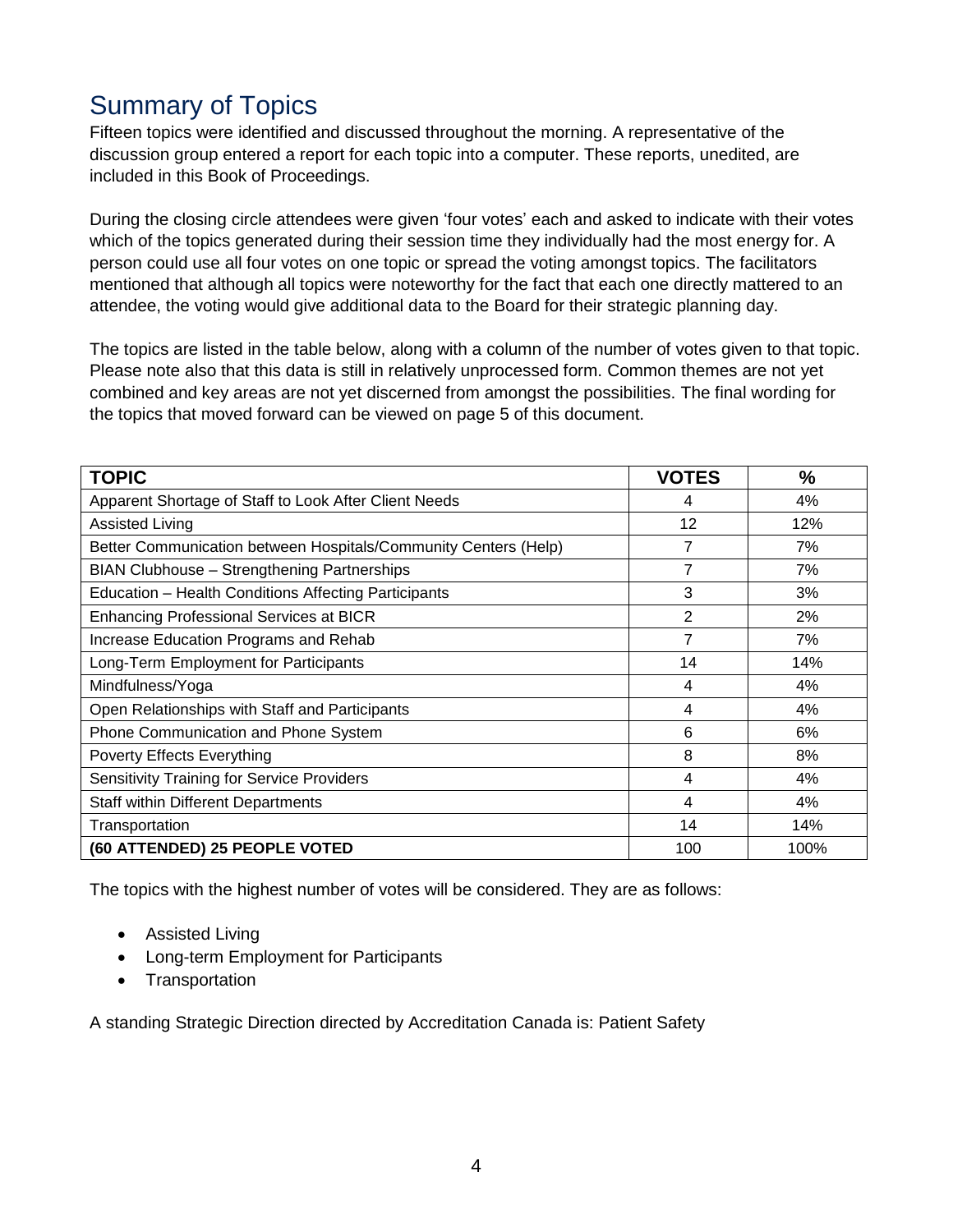#### Strategic Plan 2017-2020

The Board of Directors met on Tuesday, February 21<sup>st</sup>, 2017 to review the information generated from the most recent Strategic Planning Forum.

We are pleased to announce the following four initiatives as BICR's Strategic Directions for 2017 – 2020:

- 1. **Assisted Living and Poverty:** BICR will educate our participants with regards to the Niagara Regional Housing options. We will advocate for change and increase social awareness on the effects of poverty within our Region.
- 2. **Employment Opportunities for Participants:** BICR will continue to explore employment opportunities for our participants. We will develop strategies and increase our partnerships to provide the best possible employment results.
- 3. **Transportation:** BICR will continue to stay vigilant and current with the Region's public transit options and prioritize the use of the agency's accessible vans.
- 4. **Participant Safety:** BICR will provide support and leadership and create a culture of safety within the organization to individuals living with the effects of an acquired brain injury.

The Book of Proceedings and the Strategic Plan 2017-2020 are available by contacting our office at 905-687-6788 or on our website at [www.bicr.org.](http://www.bicr.org/)

BICR's Board of Directors and I would like to extend our sincere appreciation for the participation from our community partners, participants, family members and staff at the Strategic Planning Forum.

Frank Greco Chief Executive Officer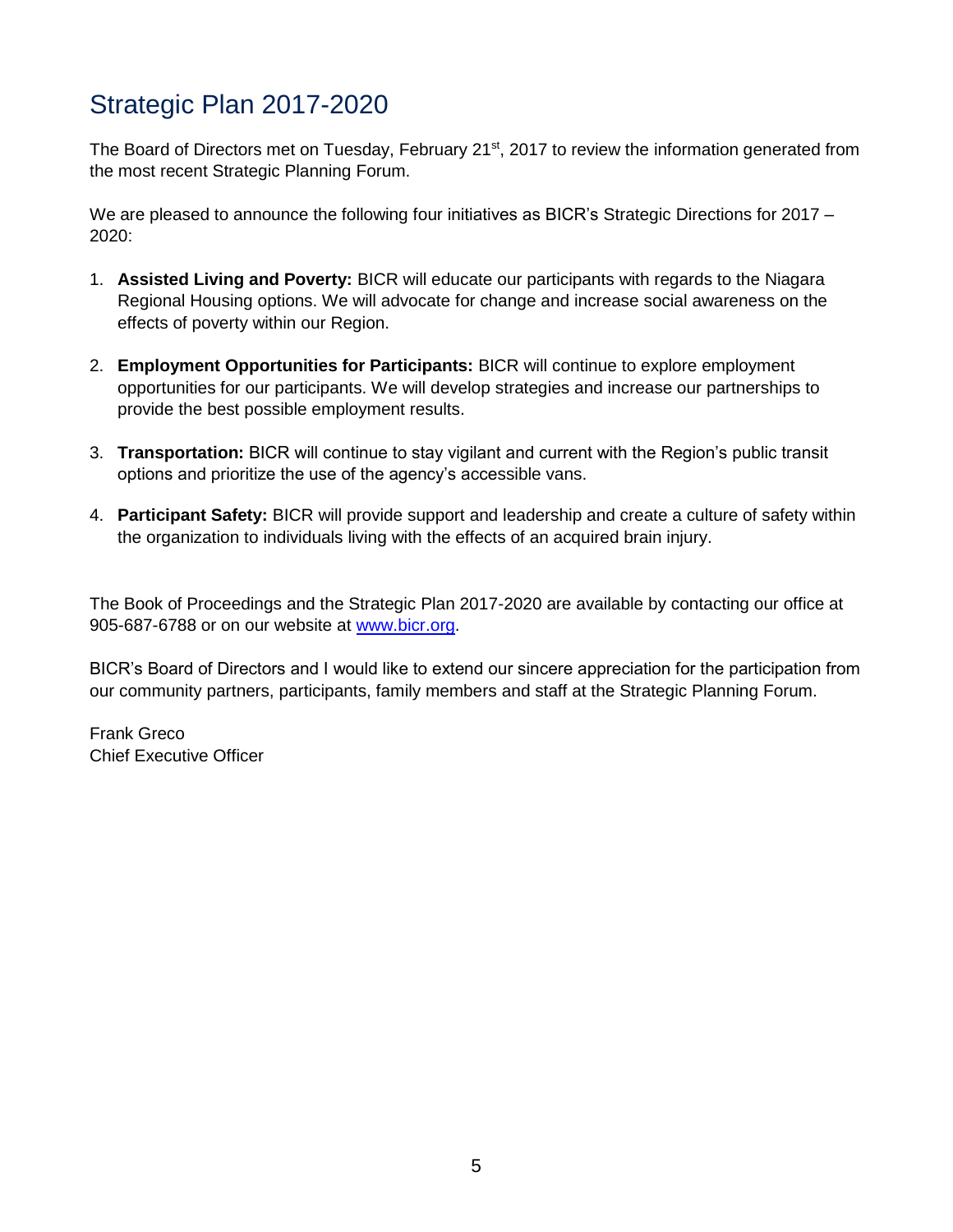### Open Space Technology

#### **APPENDIX ONE**

A Process That Achieves Results and when used frequently fosters an Interconnected Learning Organization.

"Open Space Technology" is the name given to a meeting without a predetermined agenda. Developed in the late eighties by Harrison Owen of Maryland, U.S.A., this meeting methodology is now used around the world as an effective process for facilitating change in both organizational and community settings.

Open Space Technology meetings are simple to organize, require very little lead time, are effective for any sized group from five to six hundred, are effective for established groups such as corporations, private sector and public sector organizations, government and non-government organizations, coalitions, teams or communities. They enable the building of energy and participation in ways that few other processes do. Open Space Technology meetings create the conditions for interactive processes that allow leadership to surface naturally.

Open Space Technology is best used when there is an important issue to be addressed; there is a diversity of people involved; there is complexity; and when decisions need to be made quickly.

Open Space Technology operates on four principles and one law:

Those principles are:

- *1.* Whoever comes are the right people. This reinforces that the wisdom to achieve solutions is present in the room and the group is not to worry about who is not present nor to panic about who is.
- *2.* Whatever happens is the only thing that could have. This keeps the attention on the best possible effort in the present, not worrying about "what we should have done".
- *3.* Whenever it starts is the right time. This reminds people that creativity cannot be controlled.
- *4.* When it's over, it's over. This encourages people to continue their discussion so long as there is energy for it. Some sessions will finish well within the anticipated time. Others will run longer than the time allotted.

The one law or rule is called The Law of Mobility, also known as The Law of Two Feet. This indicates that people can enter or leave an open space session as they choose. If the session you are in is not meeting your needs for either contributing or learning, go to another one.

So how does it work?

An Open Space meeting is announced. Duration is most commonly between one and three days, though they can be shorter.

The venue is a large conference room with lots of "break-out" or session rooms or areas adjacent. When people arrive for the Open Space Technology meeting, they initially come to the plenary room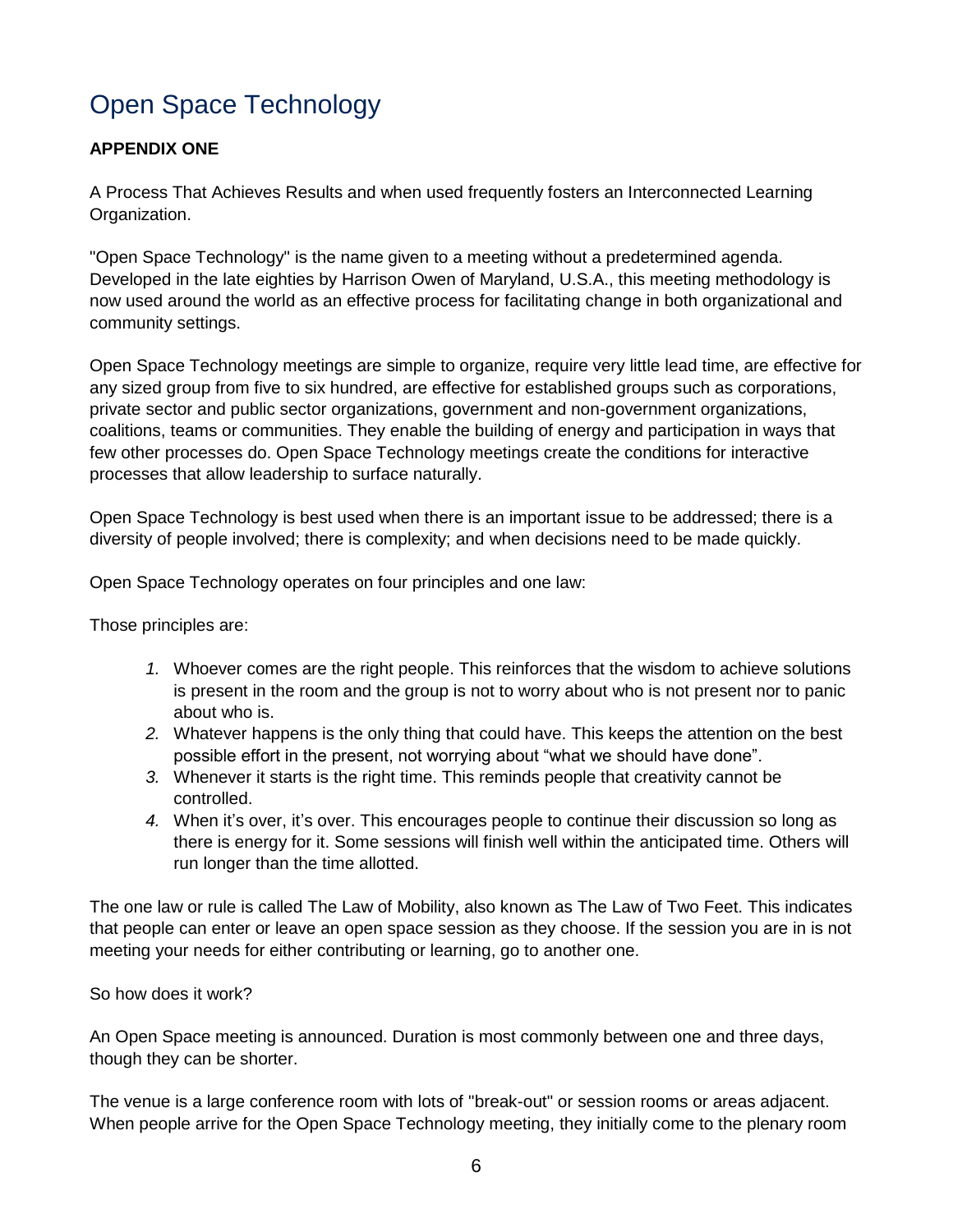and find a venue in which there is an empty room, except for a large circle of chairs. The circle is an invitation to communication with no barriers.

The workshop begins with a welcome by the sponsor that is brief, highlighting the theme and the "givens" and then a facilitator who explains how the Open Space Technology workshop will operate. The broad purpose of the workshop is stated again, as are the "givens" or constraints. An example of a broader theme might be "Issues and Opportunities for the Future of the Organization". Sometimes the broad purpose is quite focused such as "Issues and Opportunities for reworking the assembly line". In the middle of the circle is a collection of newsprint paper, masking tape, and felt pens. Participants are then invited to create the agenda for the workshop. It works like this.

- (i) Anyone who has any ideas at all that relate to this broad topic are invited to take a sheet of butcher's paper and along the top write their topic of interest or passion. People are asked for ideas for which they have passion and for which they are prepared to take the responsibility of leading a discussion group on that idea (they do not need to have had previous experience in leading a discussion group but simply to get their topic started and to be sure that everyone who comes to their discussion has a chance to speak), and to make sure a record of the discussion is recorded (report forms are provided). The sheets announcing each of the ideas, along with the name of the person who put up the idea and a note of when the topic will be addressed and which breakout area it will be in) are affixed to a blank wall. Participants can put up ideas for which they have a lot of information including having handouts that they have brought to the meeting for the purpose of sharing the information, or they might know nothing more about the idea than to have a question.
- (ii) The next step involves a "market-place". All workshop participants go to the market wall to look at the ideas outlined on each sheet. When they find the topic of most interest to them, they sign up, by writing their name on the sheet beneath the topic.
- (iii) The next step involves participants going to the break out spaces to participate in the topics of their choice. As far as possible, each session is defined by a circle of chairs and no other furniture, though it may have flip charts, post-its, felt pens, etc. The person who posted the idea is responsible for leading the session in whatever way s/he chooses. The facilitator has no involvement whatsoever. The only requirement is that, at the end of the session, the session leader brings back to a central point a summary of session ideas, and who has agreed to do what. This is to be provided in a somewhat standardized format, usually noted on a proforma given to the session leader at the start of their session. It is important to record the highlights of the discussion in such a way that they can be understood by people who were not part of the discussion.
- (iv) A bank of computers is available and session leaders or a representative from the group enters the report into a computer. As soon as a report is entered, the facilitator prints a copy of it for a newswall and posts it so that all participants of the broader meeting can read about what has happened in each session. As well, a copy of the report is made to be entered into a "book of proceedings", a book that is comprised of all of the reports and contact information of the participants so that they can reach each other for further networking. This book is available to each participant of the meeting. In a multi-day meeting, the "book of proceedings" is handed to each person prior to a time of converging the various topics and getting further input from the collective about next step actions. In a meeting that is one day or less, the "book of